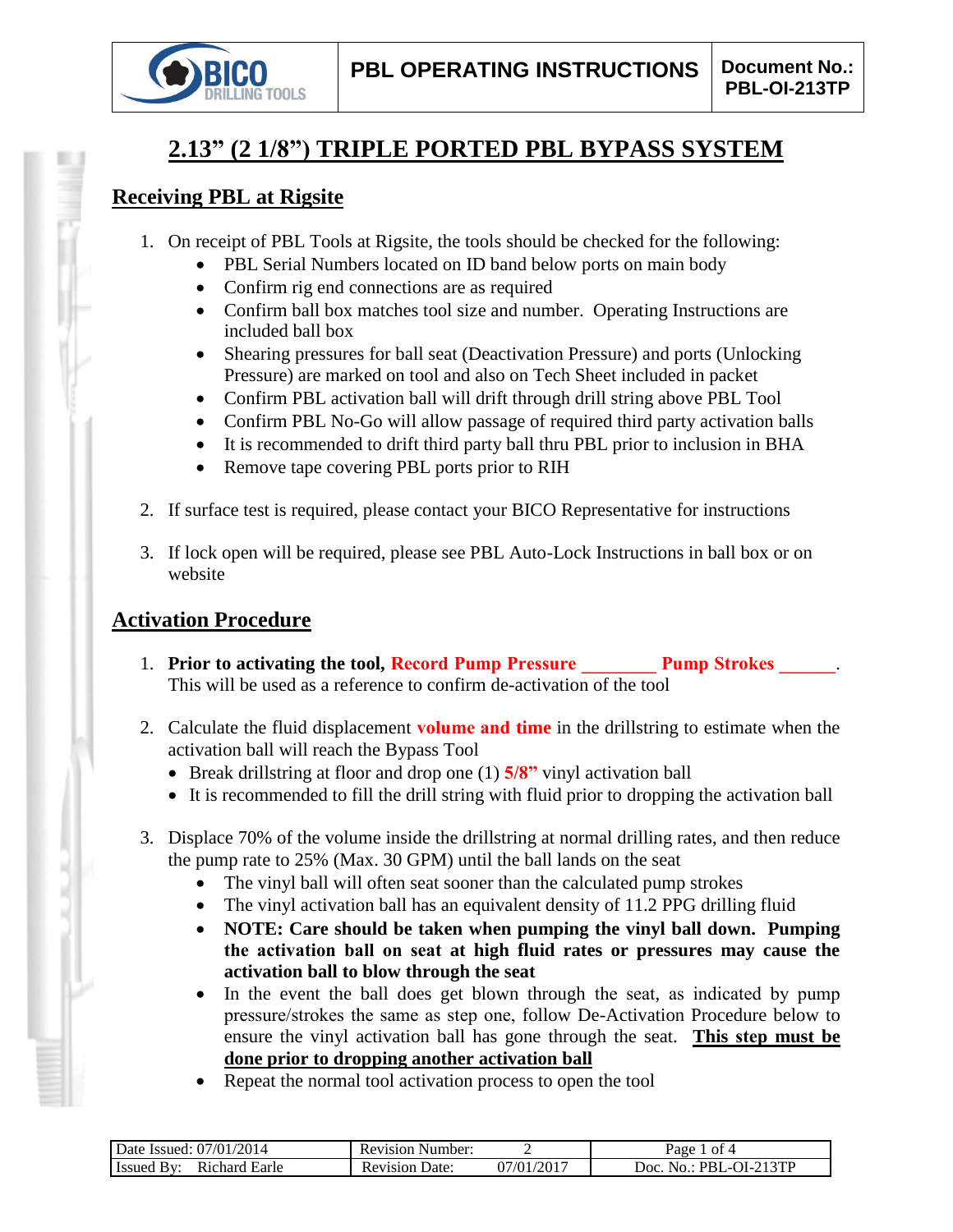- 4. When the activation ball lands on-seat, the Sleeve will shift to its open position against the spring with pump pressure. The activation ball will not float off of the seat if pumping is discontinued
	- **NOTE: IT TAKES LESS THAN 250 PSI TO ACTIVATE /OPEN THE TOOL**
	- Surface indication of the tool being in the open position is a pressure drop. **Compare pump pressure/strokes to rates and pressures recorded in step one.** Once the tool is open, pump rates can be increased to the desired rate above the ball deactivation shearing pressure**.** High pump rates/PSI will not push the ball through the seat and deactivate the tool. The deactivation pressure, marked on the tool and on Tech Sheet, only applies after the steel balls have been dropped to deactivate the tool
	- Fluid will now be diverted through the side ports. As long as pumping is continuous, fluid will be diverted through the ports. If pumping is halted, the sliding sleeve will shift to the closed position. When pumping resumes, the sleeve will shift open again allowing fluid diversion through the ports of the PBL Tool
	- It is recommended a constant, high pump rate be maintained while the tool is in the open position. **If low flow rates, low differential pressures between drill pipe and annulus, bullheading, squeezing or similar low flow operations are required, it is recommended to deactivate the PBL Tool before commencing such operations**
	- Rotating and reciprocating the drillstring is good practice while activating and deactivating the PBL Tool

## **De-Activation Procedure**

**TOOLS** 

- 1. Break the drillstring at rig floor and drop 3 steel **7/16"** de-activation balls. It is good practice to drop the steel balls 5-10 seconds after each other
- **2.** After dropping the steel de-activation balls, immediately start pumping at 50% of the normal flow rates (30 GPM minimum) keeping the pump pressure 1000 psi below PBL deactivation pressure and watch for a pressure increase
	- When the steel balls reach the PBL Tool, they will restrict flow through the ports creating an immediate pressure increase. Bring the pressure up as quickly as possible. Do not slow or stop flow rates
	- **The vinyl ball should blow through the seat at +/- 10% of stated shear pressure depending upon down hole conditions**
	- A pressure decrease is an indication the vinyl activation ball has blown through the seat and into the ball catcher. The steel balls will follow into the ball catcher
- 3. After the vinyl ball shears through the seat, the sleeve will move to the closed position. Circulation will now be through the BHA
- 4. When pumping is resumed, check that the pressure and strokes are the same as they were prior to activating the PBL Tool (See data recorded in step one, above)

**NOTE:** After tripping out of the hole, the balls must be removed from the ball catcher sub before RIH again. **The used vinyl activation balls should be immediately discarded and NEVER RE-RUN.** It is not recommended to TIH with balls in cage

| Date Issued: 07/01/2014          | <b>Revision Number:</b>  |                          | of 4<br>Page                       |
|----------------------------------|--------------------------|--------------------------|------------------------------------|
| Issued<br>Richard Earle<br>⊥ Bv' | Date:<br><b>Revision</b> | $1/01/201$ <sup>-1</sup> | ∟-OI-213ТР<br>No · PRI<br>$"$ Doc. |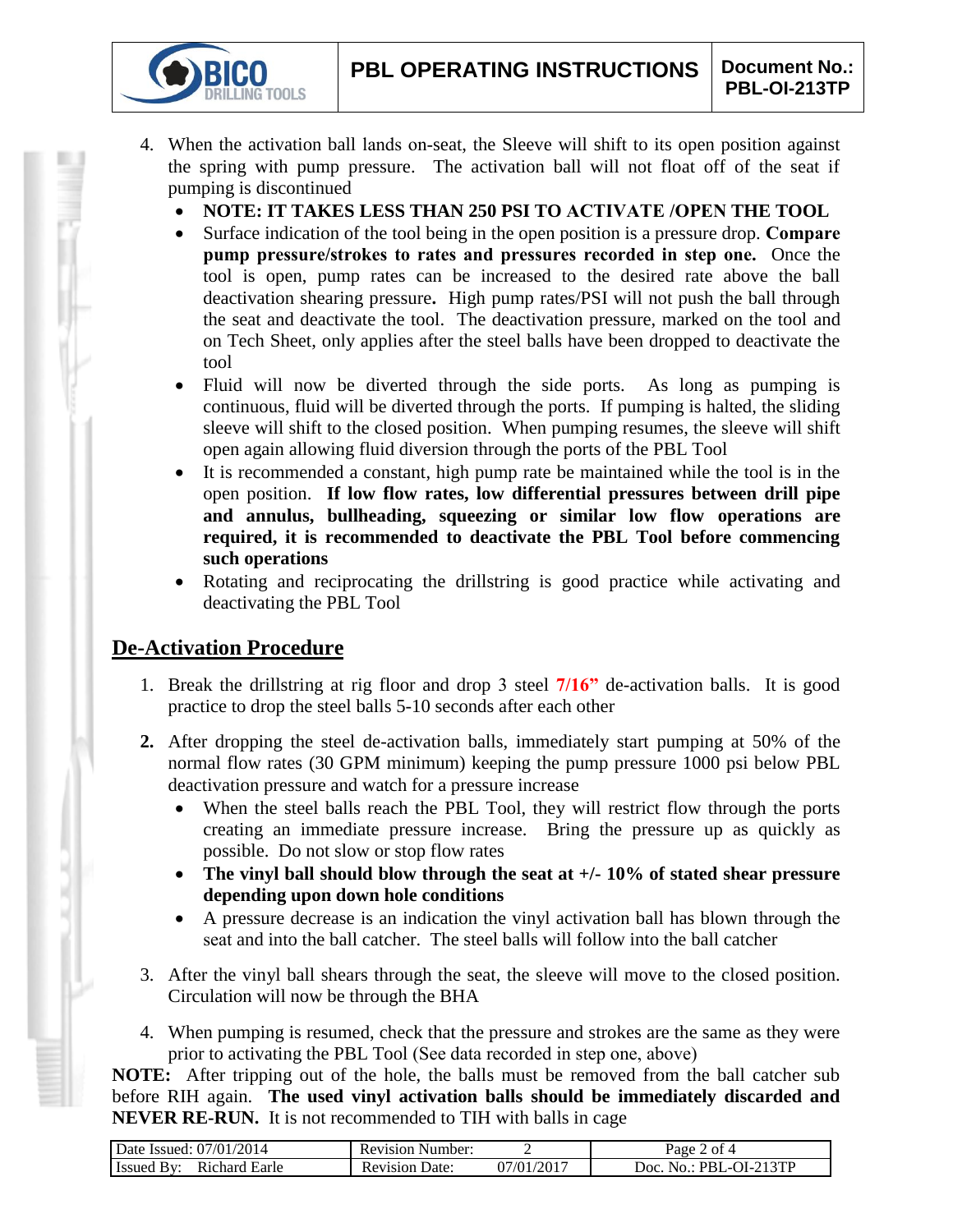

If required, ensure float valve is in BHA below PBL or finger trap has been installed in cage to prevent movement of balls. Consult BICO if situation arises. **If the PBL sub is to be rerun after being activated, it is strongly recommended to deactivate the tool prior to tripping out of the hole**

### **Emergency Weighted Darts with Vinyl Balls or "Fast Darts"**

Not available for this tool size

Should there be any questions regarding the operational procedures of the PBL Tool please contact BICO Drilling Tools or visit our website at: **www.bicodrilling.com**

#### **Contacts: BICO Drilling Tools, Inc**

**Corporate Headquarters and Service Center - Houston, Texas** 1604 Greens Road Houston, TX 77032 Phone: 281-590-6966, 877-779-2426 Fax: 281-590-2280 e-mail: [sales@bicodrilling.com](mailto:sales@bicodrilling.com)

**Southeast Service Center Broussard, Louisiana** 303 Ida Road Broussard, LA 70518 Phone: 337-839-1133 Fax: 337-839-1143

**Mid-Continent Service Center Oklahoma City, Oklahoma** 1901 S.E. 22nd Street Oklahoma City, OK 73129 Phone: 405-677-5877 Fax: 405-677-5218

**Rocky Mountains Service Center Casper, Wyoming** 1849 Pyrite Casper, WY 82604 Phone: 307-237-1420, 888-437-1420 Fax: 307-237-1419

**Permian Basin Service Center Midland, Texas** 3707 S. County Rd. 1210 Midland, TX 79706 Phone: 432-563-3500 Fax: 432-563-1300

**Northeast Service Center Buckhannon, West Virginia** 271 Weatherford Blvd. Buckhannon, WV 26201 Phone: 304-460-7304 Fax: 304-460-7307

| Date Issued: 07/01/2014                  | <b>Revision Number:</b> |            | 3 of 4<br>Page                 |
|------------------------------------------|-------------------------|------------|--------------------------------|
| <b>Issued By</b><br>Richard Earle<br>Rv. | Revision Date:          | 07/01/2017 | $No.: PBL-OI-213TP$<br>$20c$ . |